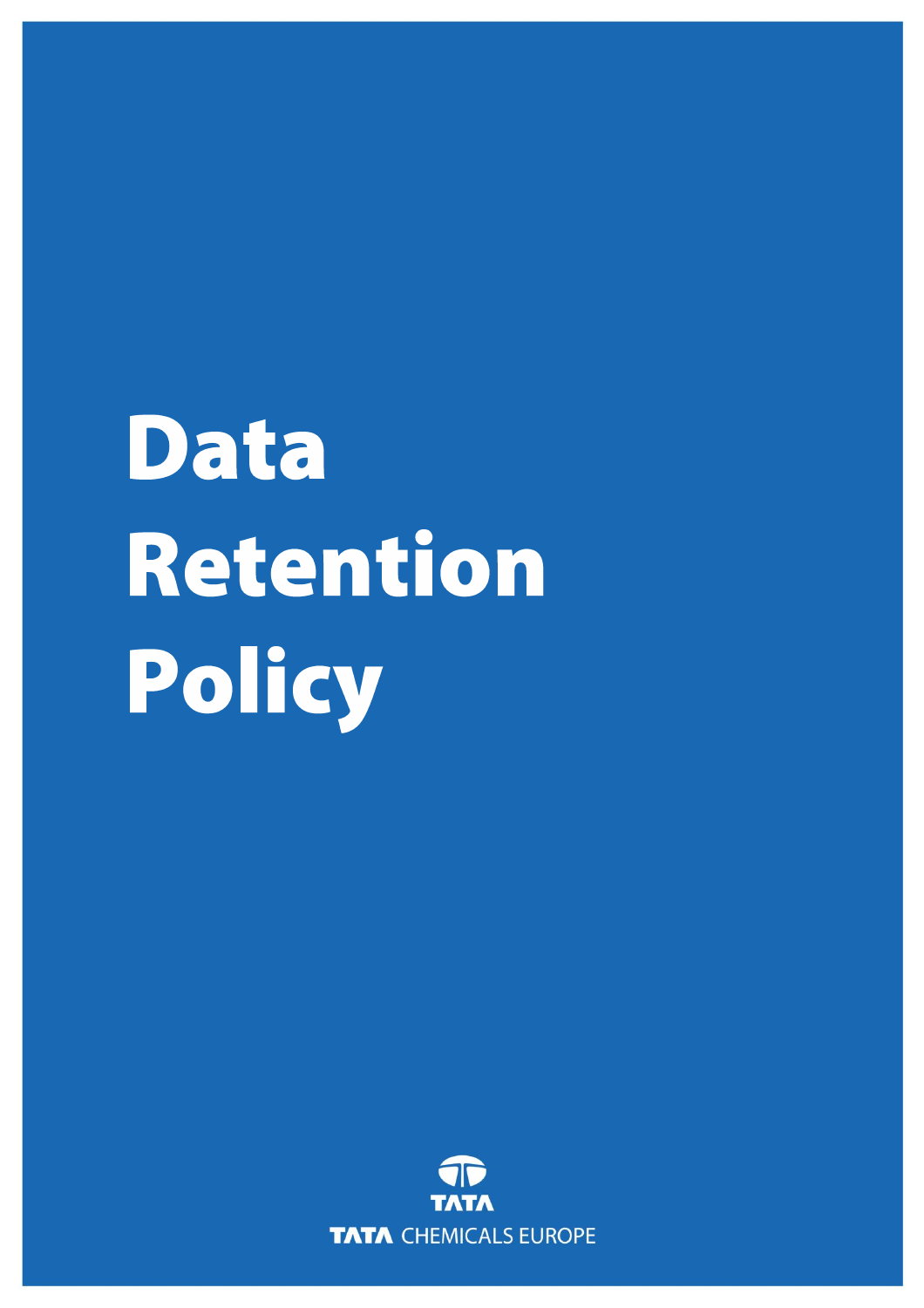## Data Retention Policy

### **TATA Chemicals Europe Limited (the Company): Data Retention Policy**

#### **1 Interpretation**

1.1 The definitions provided in the Company's Data Protection Policy apply equally to this Data Retention Policy.

#### **2 About this Policy**

- 2.1 The Company is responsible for Processing Personal Data lawfully and recognises that such data can become out of date, inaccurate or unnecessary. The Company therefore recognises the need to have in place a robust process for managing, updating and maintaining the Personal Data it Processes.
- 2.2 This Policy sets out the Company's approach to the accuracy and retention of Personal Data and should be read in conjunction with the Company's Data Protection Policy and other Privacy Policies.
- 2.3 All Personnel must read, understand and comply with this Data Retention Policy. Company directors and managers have a specific responsibility to ensure that all Personnel they have responsibility for perform their role in accordance with the terms of this Data Retention Policy.
- 2.4 Any breach of this Data Protection Policy or other Privacy Policy may result in disciplinary action.
- 2.5 This Policy does not form part of any contract between the Company and any Personnel or the Company and any other third party (including clients or customers).

#### **3 Data Minimisation**

- 3.1 Personal Data must be adequate, relevant and limited to what is necessary in relation to the purposes for which it is processed.
- 3.2 Personnel may only collect and use Personal Data as required for the purposes of job duties and must not collect excessive data. Personnel must ensure that when Personal Data is no longer needed for specified purposes, it is deleted or anonymised in accordance with this Data Retention Policy.

#### **4 Accuracy of Personal Data**

- 4.1 Personal Data collected, held or otherwise Processed by the Company must be accurate.
- 4.2 The accuracy of the Personal Data must be verified by Personnel on collection and at regular intervals in accordance with the relevant retention protocols. If any inaccuracies or omissions are identified, Personnel must take rectifying action.
- 4.3 Personnel are specifically responsible for maintaining the accuracy of any Personal Data:
	- 4.3.1 stored on their own desktop or personal area of the Company's network;
	- 4.3.2 held in the Company's systems in relation to their own business contacts.